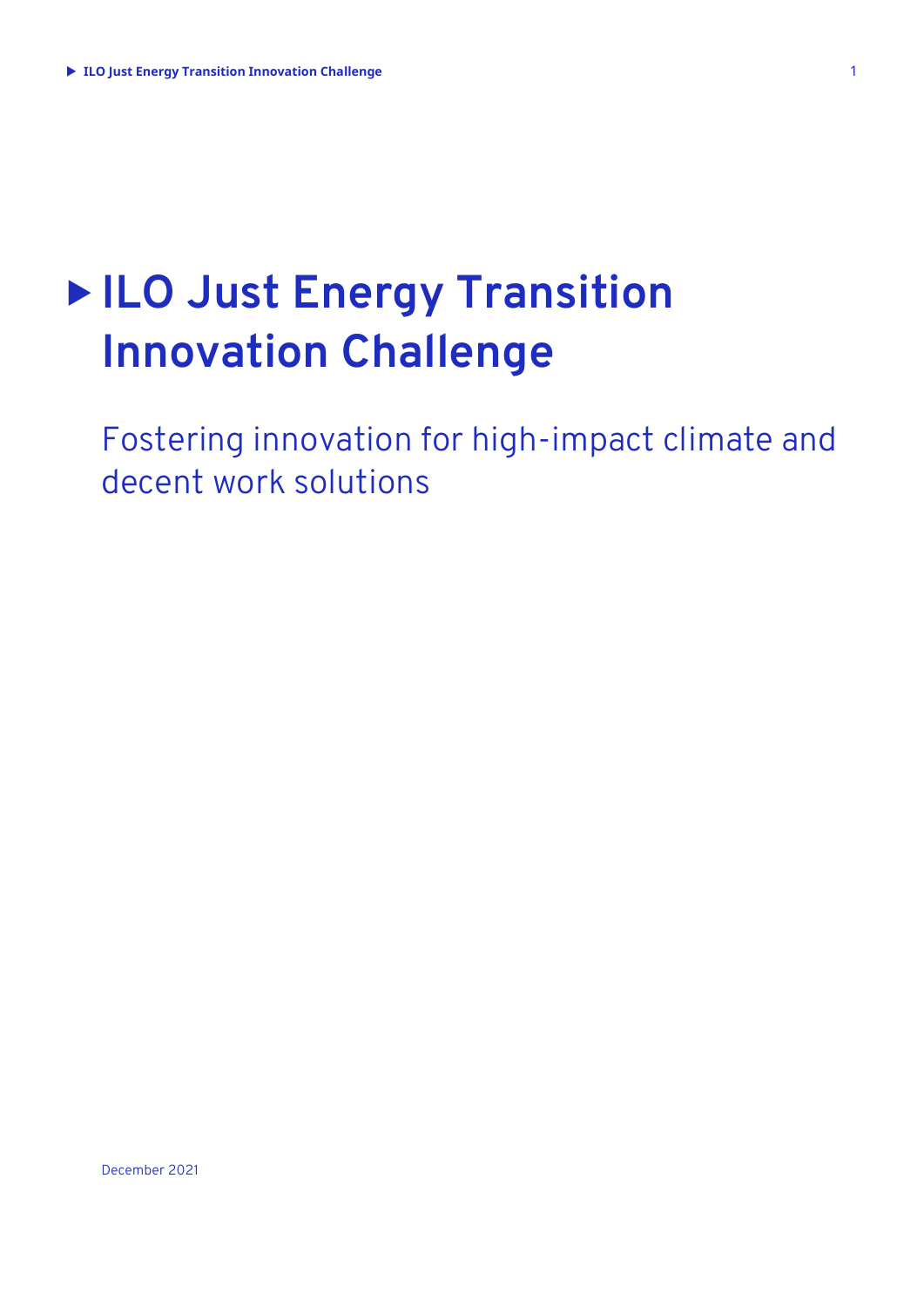## **1. Context**

The energy sector powers economies and sustains jobs. It also generates about two-thirds of global greenhouse gas emissions. If the Paris Agreement goals are to be met, the energy transition needs to accelerate and reach a tremendous scale. There will be substantive employment and social impacts that need to be anticipated and planned for. Overall, it is estimated that the energy transition will deliver a net job gains. At the same time deliberate policy efforts will be required to ensure potential negative implications are minimised and addressed from the onset.

The emergence from the COVID 19 crisis presents an unprecedented moment to restart economies and fuel growth with sources of energy that are clean and sustainable. Recovery packages provide the opportunity to maximise positive dividends in terms of employment and social outcomes and the decoupling of growth from greenhouse gas emissions.

According to IRENA, a green recovery in line with the IRENA Transforming Energy Scenario, would generate 5.5 million more jobs in renewable energy, energy efficiency and system flexibility by 2023 than under the business-as-usual Planned Energy Scenario. A Green Energy scenario modelled by PAGE and Cambridge Econometrics, adds over 20.5 million jobs across economies globally by 2030, compared to around 3 million additional jobs in a scenario stimulated by a businessas-usual recovery.

Yet such positive employment impacts need to be facilitated, and negative impacts, particularly those related to fossil fuel retirement, need to be identified and addressed. The energy transition must be just. Drawing upon the ILO's Guidelines for a Just Transition towards Environmentally Sustainable Economies and Societies for All, recovery packages need to include effective measures to ensure structural changes maximise decent work opportunities, and leave no enterprises, workers or communities stranded. Complementary policy measures for a just energy transition are grounded in specific contexts and realities, and include investment strategies, industrial policies, skill training and retraining, and social protection measures. .

In 2021, energy and jobs have emerged as prominent issues within most national and international agendas, underscoring the effects of the COVID 19 crisis and debates on recovery models and mounting awareness of the need for ambitious climate action. In this context, and as part of the milestones to COP26 in Glasgow, the ILO is launching their first ever just transition innovation challenge, specifically addressing energy transitions.

▶ The **objective** of the ILO Just Energy Transition Innovation Challenge is to identify, enhance, test and disseminate high-potential policy ideas and solutions that promote a just transition for all, breaking from business-as-usual.

## **2. What are we looking for?**

The ILO is looking for innovative solutions and approaches that will:

- Accelerate a just transition in the context of energy changes.
- Benefit from ILO's technical support and can be showcased.

Such solutions and approaches must be grounded in the ILO just transition guidelines and support climate action and decent work. We accept ideas and solutions in the phase beyond early ideation and scale-up. They applicant must be able to document the initial work and efforts made in advancing the idea, and how the assistance from the ILO will benefit the scale up of the solution.

The solutions should contribute to one or more of the following objectives:

- Create **jobs** through energy actions and initiatives (e.g. promoting energy-related businesses or social enterprises or that generate employment)
- Provide **skills** required in the energy transition (e.g. skills and reskilling programmes)
- **Protect and support** workers and people otherwise negatively impacted by changes in the energy system (e.g. adapted social protection schemes or improved programmes to reach workers of the informal sectors impacted by the transition)
- Promote better **working conditions** and ensure workers' in renewable energy sectors (e.g. through occupational health and safety measures and initiatives)
- Enhance mechanisms of **social dialogue** and participation in just transition policy processes (e.g. enhanced platforms to engage social partners or their members on just transition)
- Provide **finance and investments** to support a just energy transition (e.g. investment framework attracting investments in regions in transitions)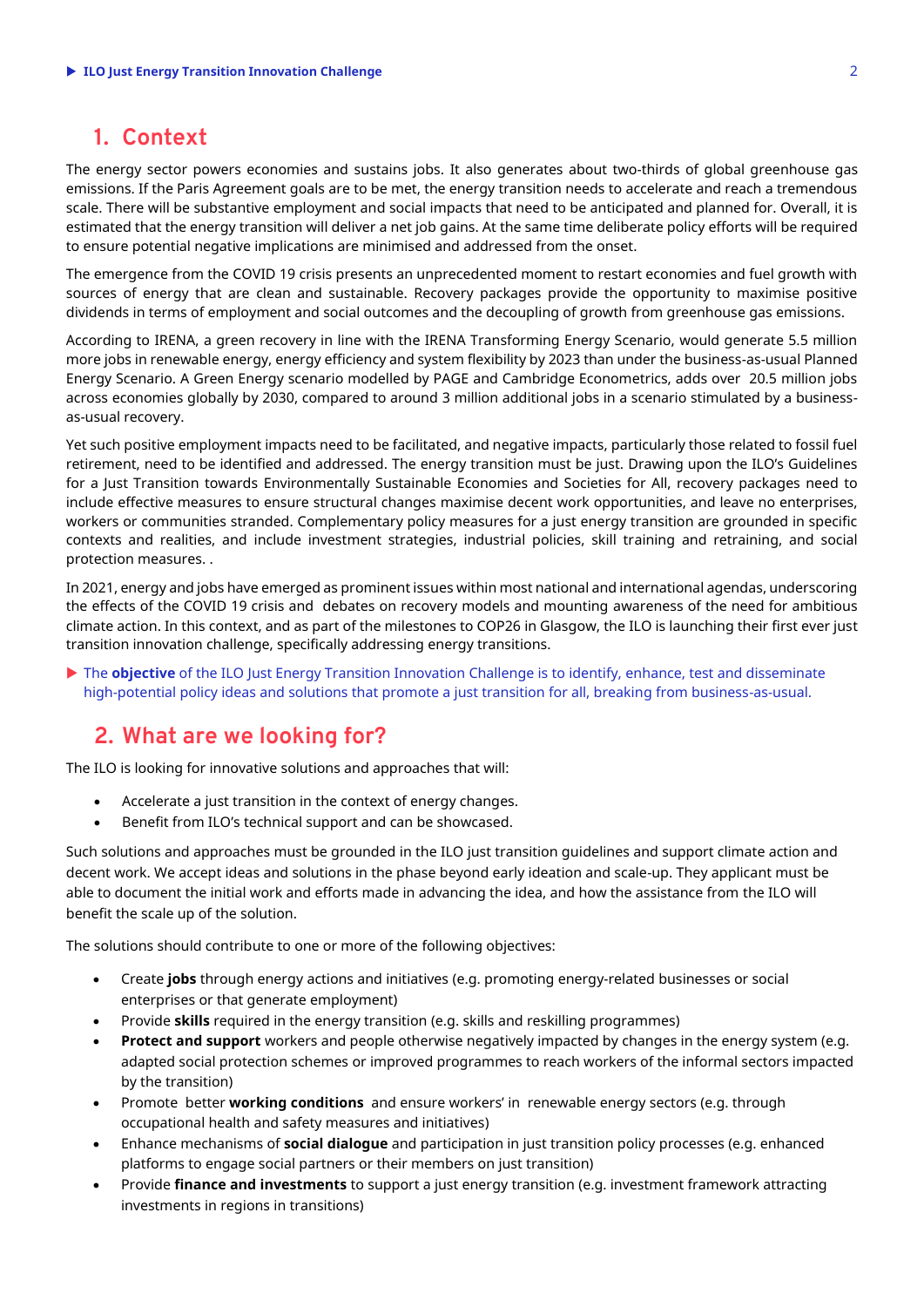- Promote access to technology and business development services for micro and small, enterprises in the renewable energy sector (e.g. enhanced **business development services**)
- Enhance **equity** in the renewable energy sector, including along gender lines and participation by vulnerable groups, and/or contributing to poverty reduction (e.g. energy-related initiatives that contribute to greater gender equality)
- **Other** for solutions that contribute to just transition –energy but do not fit any of the above categories

The Challenge contributes towards the UN 2030 agenda and specifically the Sustainable Development Goals: No Poverty (SDG 1), Affordable and Clean Energy (SDG 7), Decent Work and Economic Growth (SDG 8), and Climate Action (SDG 13).

## **3. What is a solution or an approach?**

We accept all types of innovations, i.e. innovative approaches, projects, tools, technologies.

In this challenge we are not looking for abstract ideas. The applicant must be able to show initial work and efforts made in developing the solution and preferably early stage application. Similarly, the applicant must show how the beneficiaries and solution will benefit from ILO assistance for example in further strengthening, lean testing or scaling up strategy for the solution. The solution can also be about modifying a solution that is already being implemented or deploying in a different context. If there are multiple organisation involved, a lead applicant should be identified to coordinate the activities and to report to the ILO.

## **4. Who can apply?**

Any entity or legally recognized organization with contractual and registered capacity that has been in existence for at least two calendar years prior to the call deadline.

By entity or organization, we mean government agencies, employers' and workers' organizations, cooperatives, education, training, and research institutions (including schools, training providers, and universities), NGOs and civil society organizations.

## **5. What will the winners receive?**

The ILO Just Energy Transition will announce **3 winners** amongst the proposals and solutions submitted. All 3 winners will benefit from:

- **Technical Support;** The winning entries will be awarded technical assistance equivalent to the value up to 150.000 USD. The scope (i.e. monetary equivalent) will depend on the extent of the proposal and the perceived added value from ILO technical assistance for the project, yet an estimated winning prize per proposal is 50.000 USD.
- **A network of experts;** The winning idea and shortlisted applications will be invited to join the ILO Just Transition Innovation Network. Through the network, members will have the opportunity to exchange with other innovators and to share their solutions with ILO partners.
- **Global visibility;** The winning proposal will receive visibility for its ideas and solutions, including invitations to global events to present the innovative idea to potential partners, press articles in the media, videos, among others.

## **6. How will the proposals be assess and what are the evaluation criteria?**

All proposals will be assessed by an independent panel, composed of ILO specialists in the areas relevant to a just transition. All proposals will be assessed on the basis of the following criteria:

#### **1) Contribution towards a Just Transition, as per the ILO's guidelines, and to sustainable energy**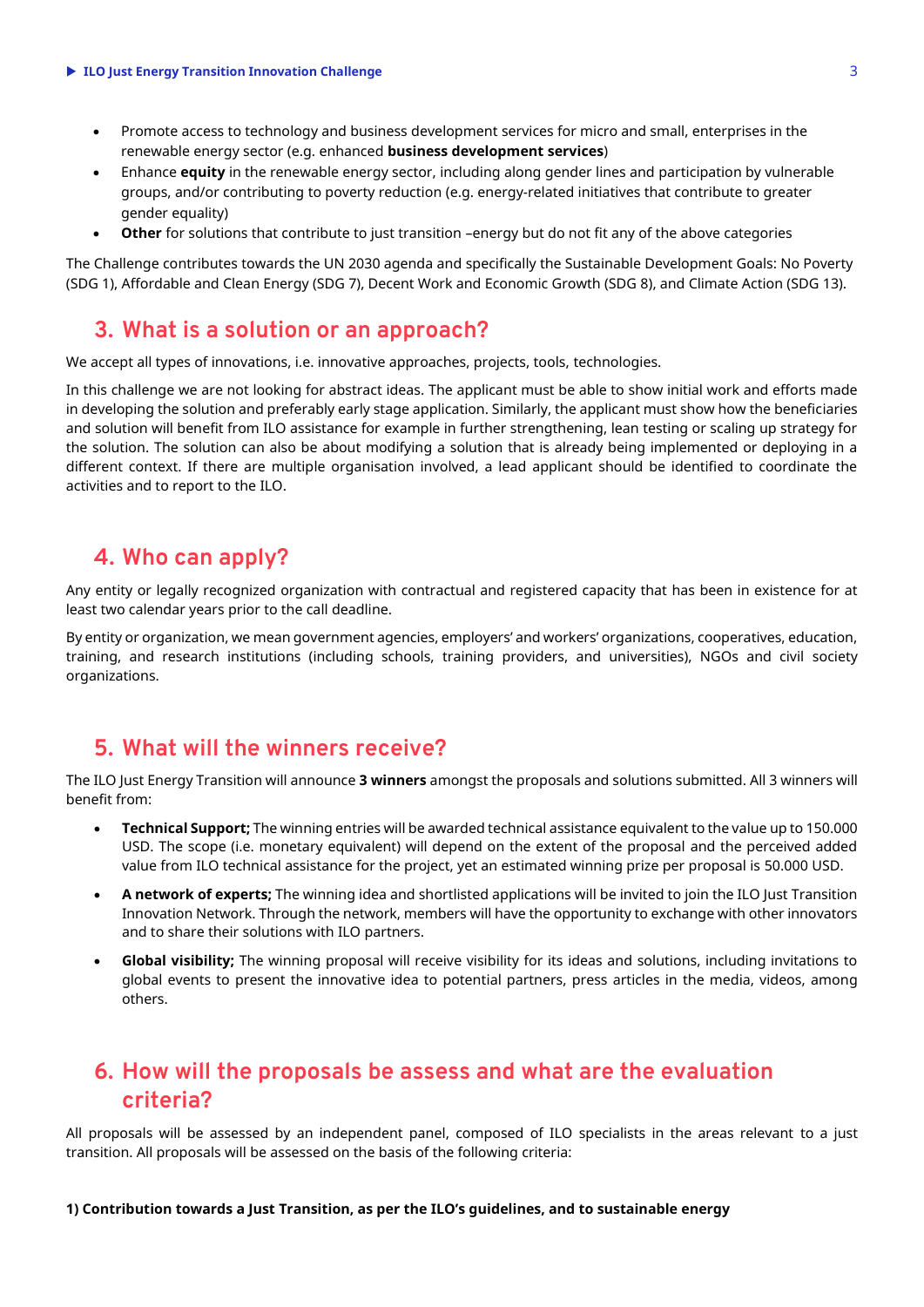- The proposed solution contributes to decent work and social justice in the context of a just transition
- The proposed solution contributes to changes towards sustainable energy systems

#### **2) Fit with the ILO's experience**

• The applicant identifies ways in which the solution can benefit from ILO's expertise;

#### **3) Innovation**

• The solution tackles an issue that is little known or has not been explored before

#### And/Or

• It is substantially different from existing approaches (i.e. through new approaches, tools, or methodologies) and/or adds value to existing solutions

#### **4) Potential impact**

- The proposed solution is well suited to address needs of the identified beneficiaries and pays attention to the needs of women or people living in poverty or disadvantage;
- The solution is appealing to potential partners and has the potential to build synergies with other initiatives in the country or globally;
- The solution the potential to produce positive and sustainable change on a large scale;

#### **5) Sustainability and scalability**

- There is a strong likelihood for the benefits (and/or activities) of the solution to continue beyond ILO support;
- It has potential for scalability or replication



*Figure 1 This is for illustrative purposes only*

## **7. How to apply?**

The application process has two phases. The first application step is a short project pitch, if the application is amongst the top 10%, the applicants will be asked to submit their extended proposals for the second phase. The full application process is described below: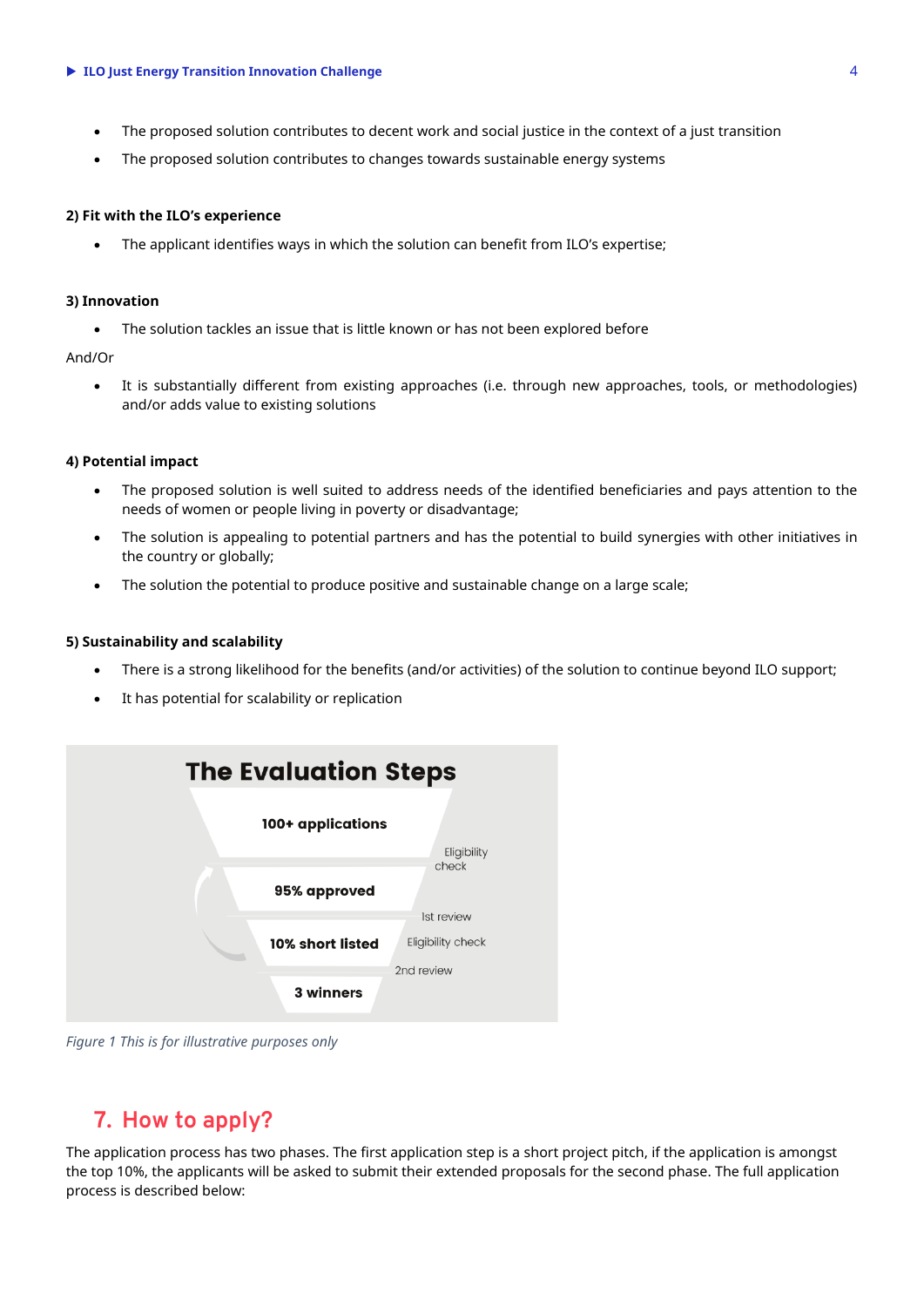#### **1 st application step – instruction to the applicant**

- Familiarise yourself with the challenge call description (this document), eligibility criteria (section 6 of this document) and conditions for participation in the call.
- Develop your short written proposal pitch of maximum 5.000 characters addressing; 1) Challenge description and target group 2) Solution and project pitch 3) The capacity by partners 4) How the project/solution is linked to a Just Energy Transition 5) Why the solution is innovative.
- We highly encourage you to make a simple multimedia pitch (e.g. video or voice message) of maximum 4 minutes. The pitch could follow this structure of; 1) Why 2) Who and 3) What aspects of your project/solution.
- Submit your proposal on the [application](https://www.surveymonkey.com/r/S2YHLRB) form by 31 January 2022 (midnight Geneva time).
- Applications can be submitted in English, French or Spanish. Participants will receive an email confirmation that their application has been received.
- $\blacktriangleright$  Please find a full list of application questions in annex 1.
- **Disqualifiers**: Late or incomplete applications will not be accepted. Applications exceeding the word limit, or multimedia pitches exceeding the minute length will not be accepted. Applications will only be accepted through the form as indicated above, therefore no applications sent via email will be accepted.

#### **2 nd application step – instruction to the applicants**

- If your proposal is among the top 10% of the applications submitted, the lead applicant will be requested to submit an extended project proposal.
- The lead applicant will have approximately 4 weeks to prepare the extended proposal
- The application form for the second round will be sent directly to the lead applicant, including additional information further process.
- The proposal and the organization (lead and potential co-applicants) will be subject to an extensive eligibility check in line with the ILO Grant Agreement Guidelines (will be shared with applicants).

#### **The dates and deadlines for the call are (may be subject to change):**

- December 13, 2021 2021 Launch of the call (at the Just Energy Transition Forum)
- January 31, 2022 Deadline for the first round of submission of ideas
- March 11, 2021 Review of first round of submissions. The top 10% of applicants will be asked to submit the second round of appraisal
- April 8, 2021 Deadline for the second round of submissions of idea
- May 10, 2021 The final winners of the Just Energy Transition Innovation Challenge are announced

#### Please refer to the [Innovation](https://www.climateaction4jobs.org/innovation-challenge/) Challenge Website for the up-to-date challenge deadlines.

If you have any questions regarding the innovation call in general or the application process, please contact us at:  $J<sup>T</sup>$ [innovation@ilo.org](mailto:JT-innovation@ilo.org)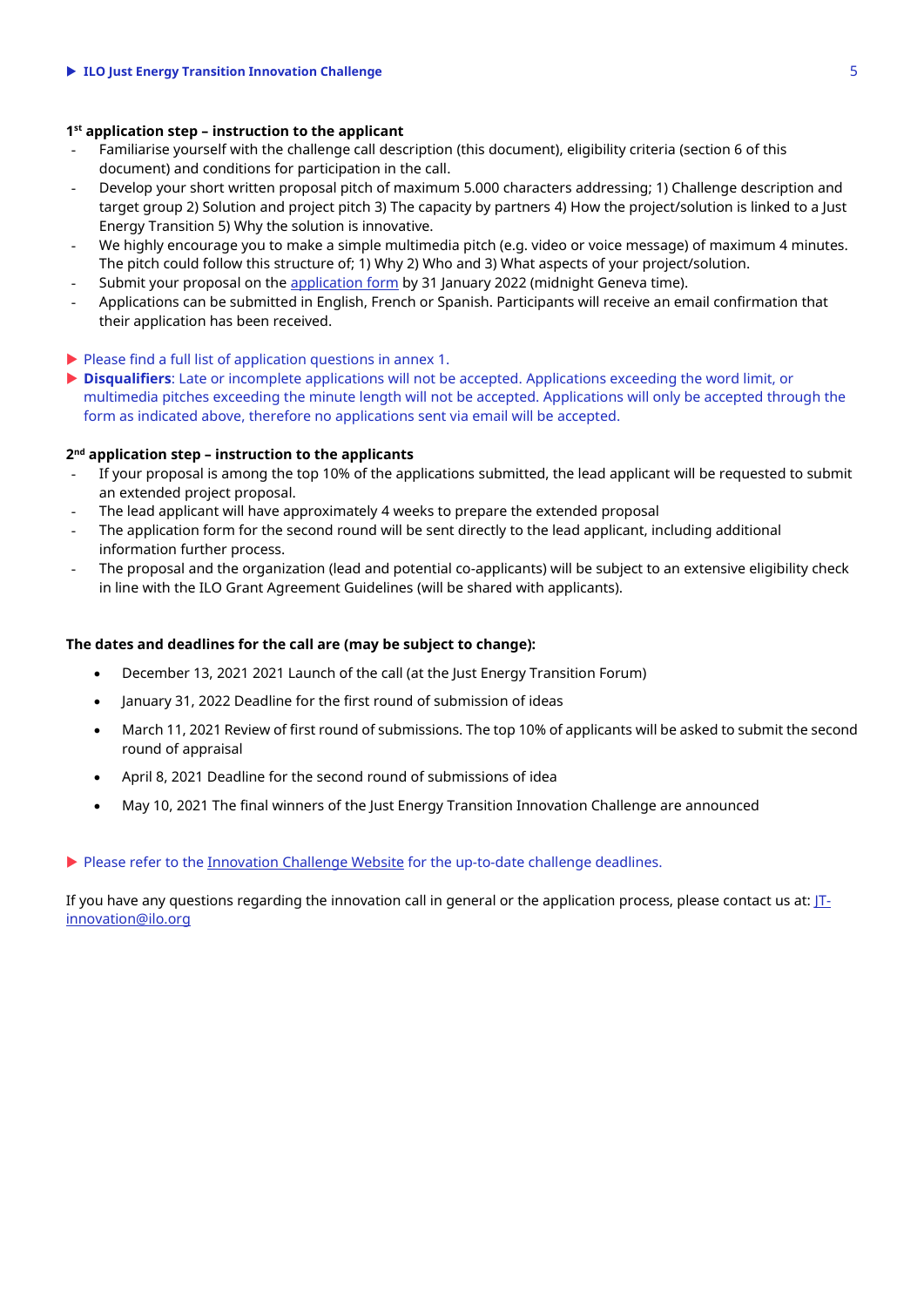## **Annex 1: Full list of questions for written proposal (phase 1)**

## Please note, applications must be sent via this [form.](https://www.surveymonkey.com/r/S2YHLRB) No applications are approved via email.

- **1. Name of lead applicant organization (legal name of the lead applicant)**
- 2. **Type of organization of lead applicant. Please specify how your organization may be characterize (chose one):**

National government (e.g. Ministry), Local government (e.g. Municipality), Labour Union, Employers Business Member Organization (EBMOs), NGO and civil society organizations, UN Agency

**3. Contact person (Who should we get in touch with from your organization regarding the application) (indicate):** First name surname, Country, Email, Address, Phone Number (incl. country code)

**4. Please describe the organization's prior experience in topics relevant to just transition**

(maximum 600 characters)

**5. Please upload a proof of the lead Organization national registration year and place (PDF or similar)**

*Who can apply? Any legally recognised organization/company that is able to contract and in existence for at least two calendar years prior to the deadline. By organizations we mean social partners, agencies, cooperatives, education and training institutions (including schools, public and private training providers and universities),*

### 6. **Project and solution pitch text**

*In maximum 5.000 characters, please cover the following points: 1) Challenge description and target group 2) Solution and project pitch 3) The capacity by partners 4) How the project/solution is linked to a Just Energy Transition 5) Why the solution is innovative.*

- 7. **Please specify how the project/solution is involving or engaging with governments, workers, and employers' organizations** *Maximum 400 characters*
- 8. **Please specify how the project/solution may benefit from the support and expertise of the ILO** *Maximum 400 characters*
- 9. **Please indicate which just transition sub-themes your project/solutions is adressing** *Please tick all that apply;*
	- **a.** Create jobs through energy actions and initiatives (e.g. fostering enterprises and cooperative models that generate employment)
	- **b.** Provide skills required in the energy transition (e.g. skills and reskilling initiatives)
	- **c.** Protect and support workers and people otherwise negatively impacted by changes in the energy system (e.g. social protection schemes or policies)